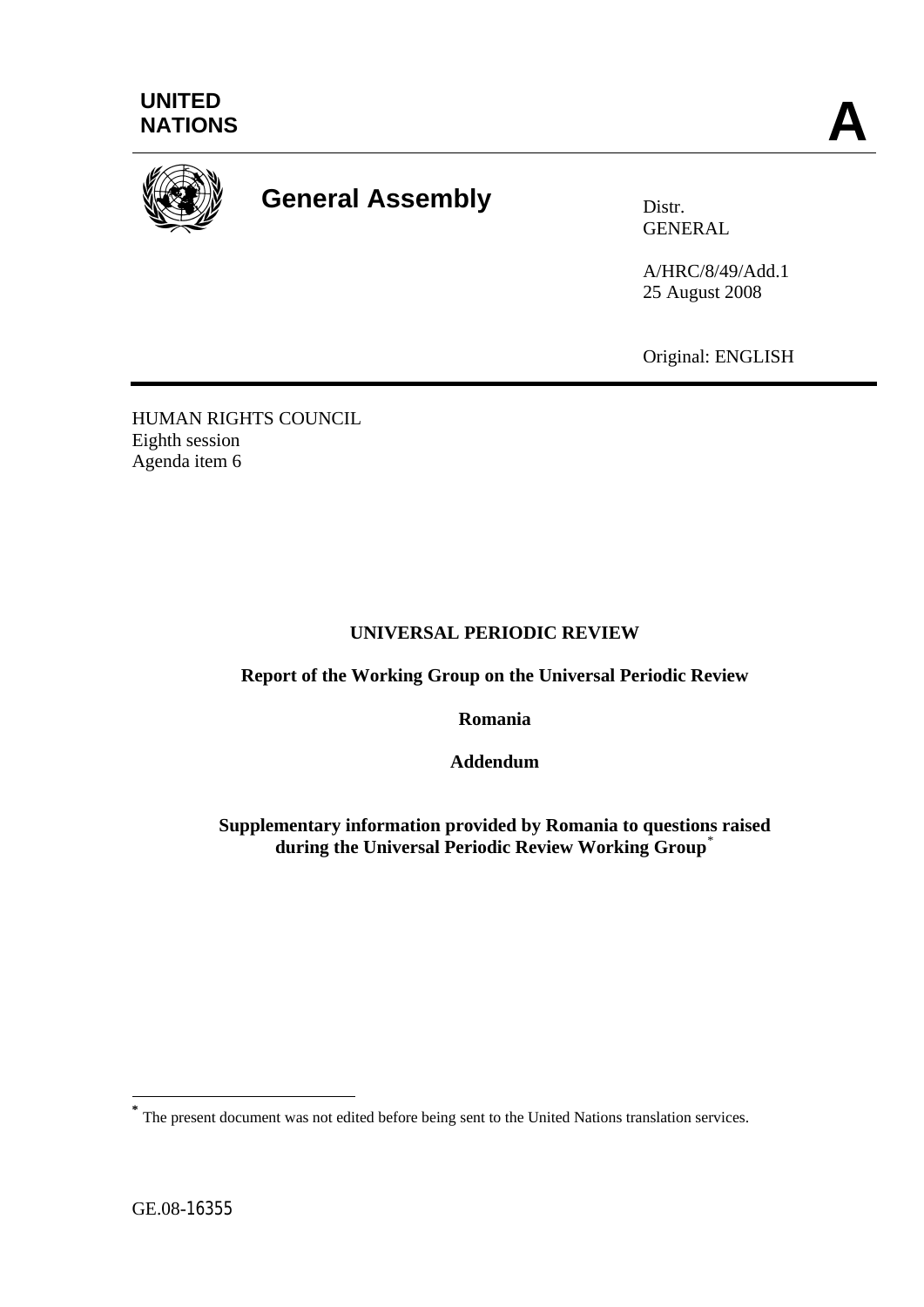#### **SUPPLEMENTARY INFORMATION PROVIDED BY ROMANIA TO QUESTIONS RAISED DURING THE UNIVERSAL PERIODIC REVIEW WORKING GROUP**

1. Given time constraints during the plenary session of the Council, Romania has submitted the following additional information on conclusions and/or recommendations.

#### **Recommendation No.16**

2. The law on the protection and promotion of the rights of the child adopted in 2004 expressly prohibits corporal punishment of children. Any disciplinary actions applied in schools must be taken while observing the dignity of the child. Physical punishments or those affecting the child's physical and mental development or emotional state are strictly forbidden.

## **Recommendation No.22**

3. The new national anti-corruption strategy will be elaborated based on an independent assessment of the National Anti-Corruption Strategy for 2005-2007 and its related Plan of Action. On 4 June 2008, the Government approved the 2008-2010 Anti-Corruption Strategy for vulnerable sectors and local public administration and its related Plan of Action. The latter is meant to significantly reduce vulnerability to corruption in several administrative sectors such as public order, health care, education, fiscal administration.

# **Recommendation No.23**

4. The complex reform of the Judiciary was based on the National Reform Strategy for 2005- 2007 and its related Plan of Action. In October 2007, following the European Commission's report of 27 June 2007, a Plan of Action for 2007-2010 was adopted with the goal to implement the benchmarks set out for the Judiciary, in the EU Cooperation and Verification Mechanism. The main lines of action aiming at further strengthening the capacity of the judiciary are: adoption of new codes of procedure, harmonization of jurisprudence, consolidating the capacity of the Superior Council of Magistracy, improving the transparency of the act of justice, improving the human resources policy and the management of the courts of law etc.

# **Recommendation No.29**

5. In Romania, human rights education is at the core of the education for democratic citizenship. The national education policy is in full conformity with the 2005-2009 Plan of Action of the World Programme for Human Rights Education. In accordance with the Education Law, education has, as main objective, the development of human personality through, inter alia, developing the respect for human rights and fundamental freedoms, dignity, tolerance and free exchange of views, as well as sensitivity towards human problems, moral and civic values.

6. Both compulsory and optional school curricula include relevant subject matters, for various grades and specializations, such as: civic education, civic culture, human rights and intercultural education, sociology, philosophy, social studies. School competitions are, also, organized on these subject matters.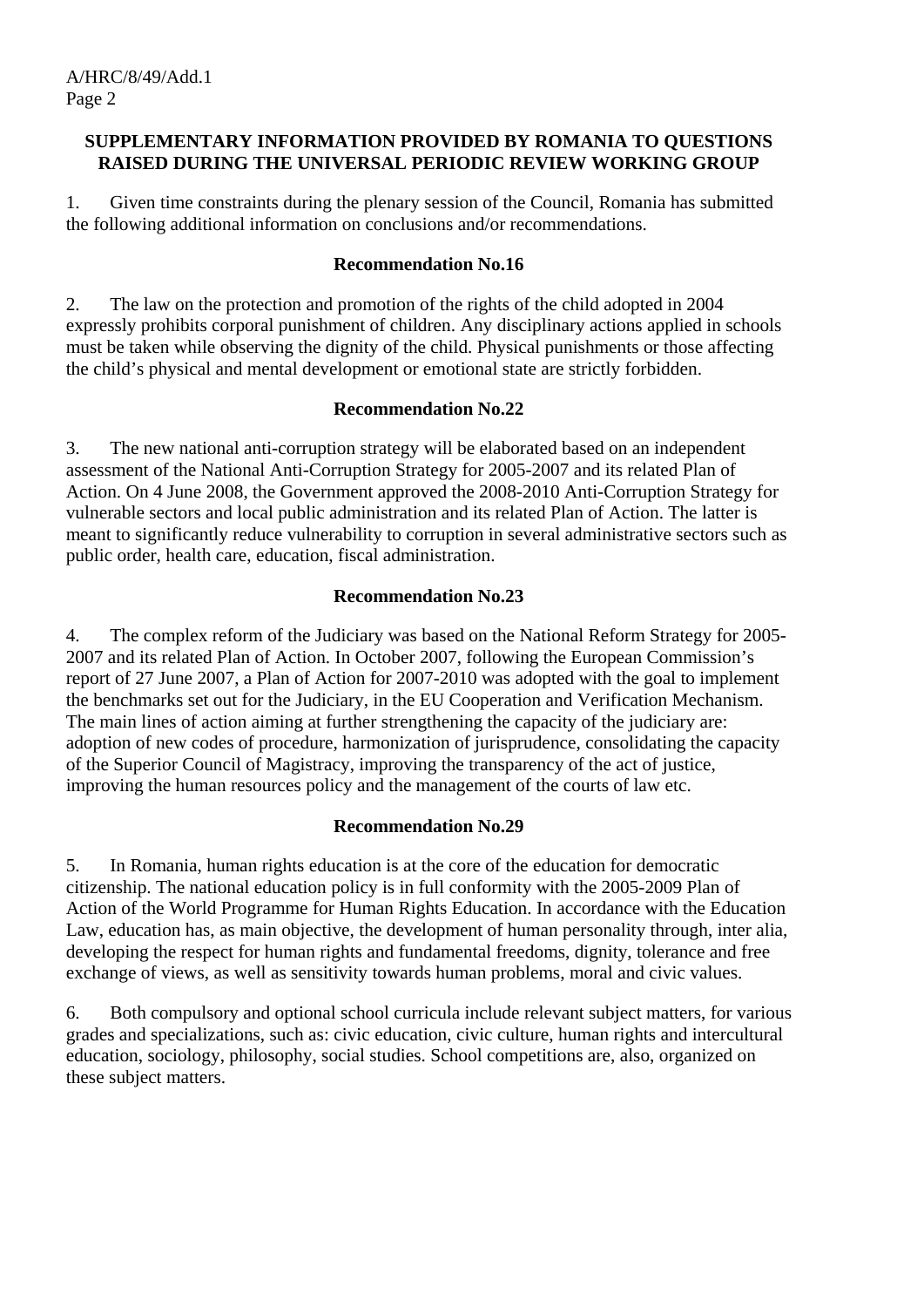7. Given time constraints during the Universal Periodic Review session and the need to report under specific page limits, several queries and issues of concern could not be adequately addressed. Therefore, Romania would like to submit additional information, as follows:

#### **A. Mental Health Care**

8. Providing adequate mental health care is a high priority for the Romanian authorities. The Ministry of Public Health (MPH) created, in 2006, the National Centre for Mental Health (NCMH) with the purpose to improve the management of the mental health system. The newly-created NCMH sets the priorities for the development of policies in the field of mental health, provides technical assistance in the process of implementing the programs related to mental health services, coordinates and monitors such services.

## **B. Measures undertaken in 2007**

## **1. Finalizing the recruiting process of social assistants responsible for monitoring the human rights observance in psychiatric hospital***s*

9. Currently, there are 90 social assistants working in the health system. Efforts were made to fill in the vacant positions for social assistants in all psychiatric units, as well as to provide specific training for those recruited. The NCMH proposed a special training curriculum for this professional category.

# **2. Combating overpopulation in psychiatric hospitals**

10. The National Centre for Mental Health has undertaken several research programs focussed on studying possibilities of avoiding unnecessary hospitalization. The objective is to elaborate a strategy meant to prevent overpopulation in psychiatric hospitals, by redirecting persons who do not need hospitalization to the ambulatory system.

11. The Ministry of Public Health (MPH) is investing in medical infrastructure and development of mental health centres, with the aim of reducing the number of admissions and readmissions and the duration of hospitalization. With the funds allocated in 2006 by the MPH, through the National Program for Mental Health (approximately 1.85 million Euros), six psychiatric hospitals were rehabilitated and 8 pilot community centres for mental health were developed. In 2008, the funds allocated by the Ministry of Public Health, through the National Program for Mental Health, are 5.08 million lei (approximately 1.6 million Euros) and will be used for further development of community centres and hospital rehabilitation.

#### **3. Hiring more personnel in psychiatric health units**

12. According to the Plan of Action in the field of mental health, the number of professionals is expected to increase substantially, with 100 new positions of psychologists and 100 new positions of social assistants (to be open for competitive examination in 2008).

13. The Strategy on human resources for the next 4 years is to be finalized soon, providing for a personnel increase of 35 per cent in the public health units, to match the expansion of the new institutional network and health services. The human resources situation will be monitored systematically by the MPH.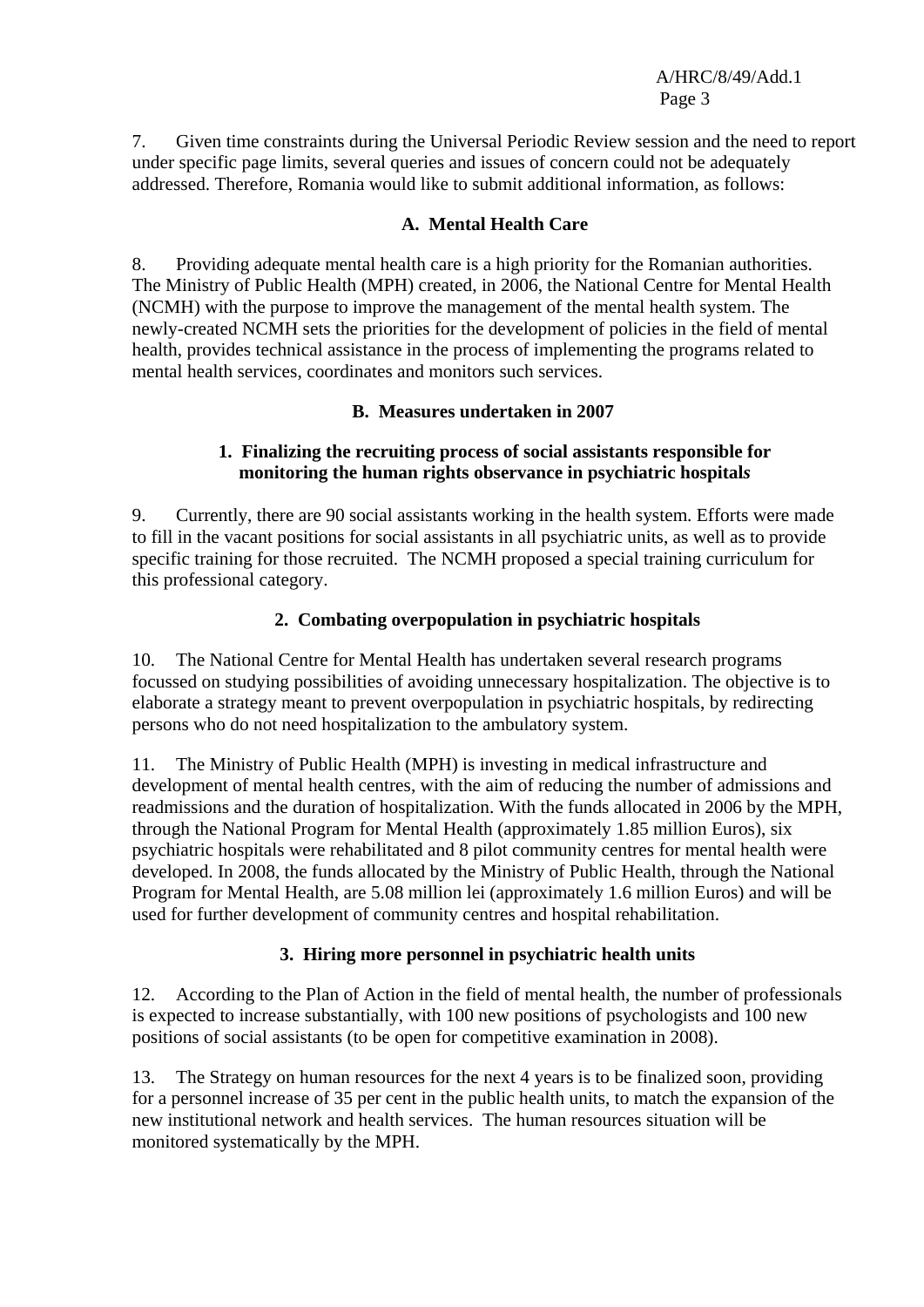14. Five professional categories have been registered in the occupational classification index in the field of mental health (psychiatrist, psychologist, social assistant with competencies in the field of mental health, mental health nurse and general practitioner with competencies in the field of mental health). The Ministry is working to attract personnel in mental health units by giving additional salary benefits and introducing a new system of professional gradation for urban and rural areas.

## **4. Ensuring adequate treatment for patients**

15. A guide on health services and care standards for mental health patients in hospitals and community centres has been elaborated.

16. NCMH organizes initial and continuous training of the personnel, with the aim at improving the quality of the medical services. This will be strictly monitored, in accordance with established benchmarks.

# **C. Maternal Mortality. Reproductive Health**

17. Maternal mortality is on a descending trend. In 2006, the maternal mortality was 0.15 per cent (per 1,000 newborns), less then in 2005 when it was 0.17 per cent (per 1,000 newborns) and much less then in 1990 when it was 0.83 per cent (per 1,000 newborns).

18. The maternal death rate by abortion has also considerably diminished. Thus, in 1990 the maternal death rate by abortion was 0.58 per cent (per 1,000 newborns), while in 2006 it is down to 0.05 per cent (per 1,000 newborns).

19. The Ministry of Public Health developed a National Strategy regarding woman, child and family health, which establishes several priority actions in this area such as: family planning (reproductive options, contraception, counselling for family life), abortion and safe service, maternity without risks – prenatal care, postnatal care and care of the newborn in safe and hygiene conditions, breast feeding, prophylaxis and management of sexual transmitted diseases, prevention and treatment of breast and cervical cancer.

20. In 2008, 36 million lei (approximately one million Euros) were allocated for the National Program for the Health of Woman and Child.

21. Maternal death rate by abortion is, generally, the consequence of the poor education of the female population and couples in general, on the risks implied by an abortion, as well as of insufficient or less efficient family planning actions in certain social and professional environments and, not least, the consequence of some deficiencies in the medical system with regard to the correct supervision and optimal medical intervention for pregnant women.

22. Most maternal deaths occurred among women not registered as pregnant. In order to avoid such situations, a greater involvement of the medical network in the activity of finding and supervising pregnant women is required, as well as the intensification of efforts aimed at determining women to visit the physician for supervising the progress of the pregnancy.

23. The maternal death rate by direct obstetrical risk overcomes maternal death rate by abortion. The women exposed to the risk of maternal death come, in general, from the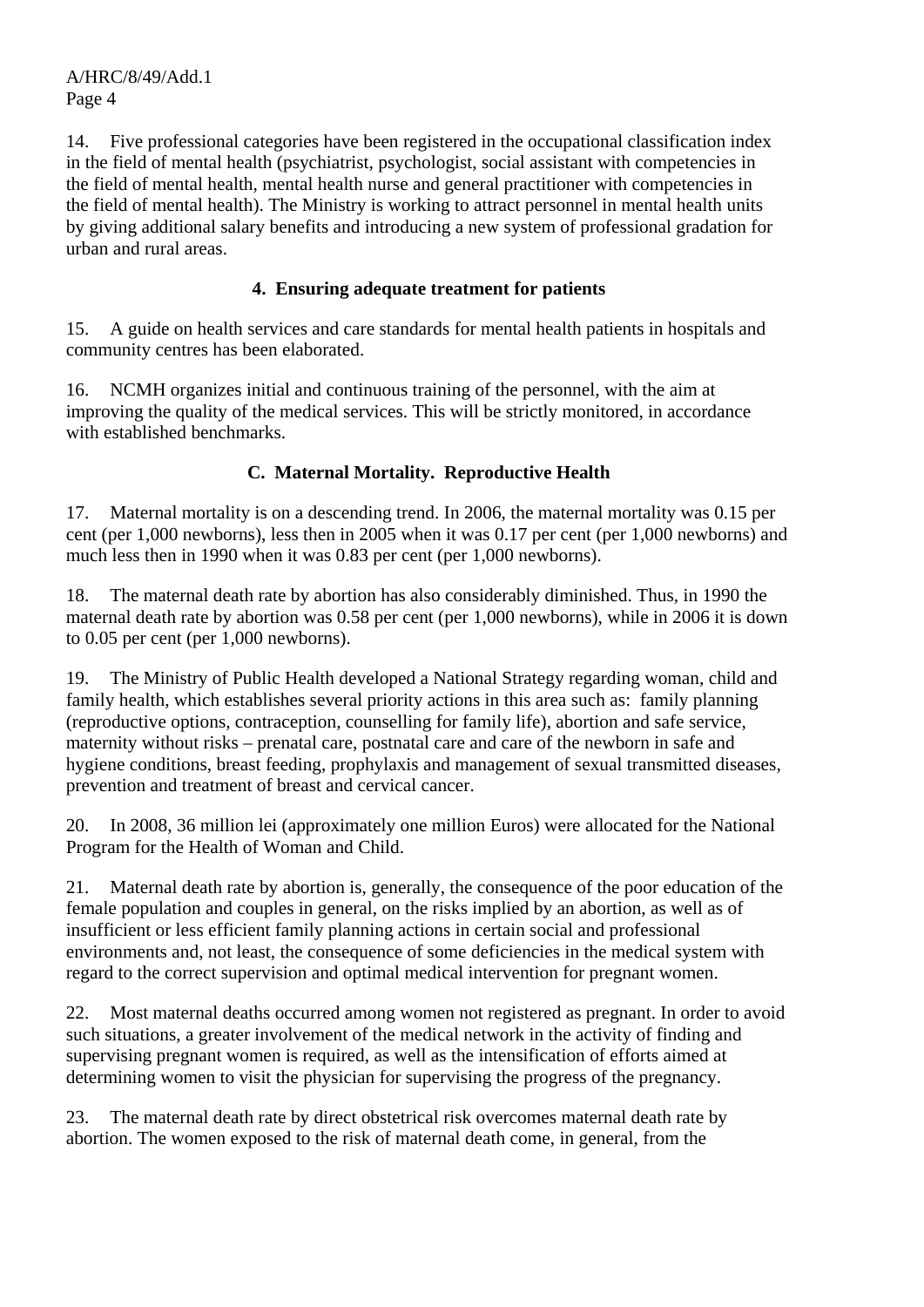countryside*.* This might be justified by disparities existing between conditions offered by the medical units in the countryside and those in the city, but also by the differences in education and perception on the necessity to supervise and control the pregnancy from the very first weeks.

24. With the purpose of ameliorating this situation, the Ministry of Public Health undertook several actions, within the National Family Planning Program, to ensure direct family planning services to vulnerable categories of the population, while, at the same time, increased its efforts to inform the risk groups on the dangers of the abortion and on various possibilities to avoid an unwanted pregnancy.

25. Romania is a country where abortion is not forbidden by the law, where modern birth control methods are available and intensely promoted and where authorities ensure the adequate medical services and family planning facilities.

26. As women became more informed about family planning, the rate of abortion also decreased. According to the 2004 Reproductive Health Survey, in Romania, the total abortion rate per 1,000 women was 3.39 in 1993; 2.20 in 1996 and 0.84 in 2004. Contraceptive users among women, according to the same Survey, increased from 41 per cent in 1993 to 58 per cent in 2004.

## **D. Rights of the Child**

## **1. Children without IDs. Child abandonment**

27. According to the law, the child must be registered immediately after birth. The child has the right to have his/her identity established and maintained. Despite clear legal provisions, there are still situations in which the registration of the new born takes places with delay.

28. To counter this situation, beginning with 2007, the National Authority for the Protection of the Rights of the Child (NAPRC), in collaboration with the National Inspectorate for the Registration of the Population, collects, on a quarterly basis, the information on the county-level situation of children existing in special protection units who do not have proper IDs. The centralized information is sent to the National Inspectorate for the Registration of the Population which forwards it to its county offices with the request for clarification on a case-by-case basis.

 29. The number of children/new-born abandoned in hospitals has significantly diminished – from 5,130 in 2003 to 1,710 in 2007. NAPRC worked together with the Ministry of Public Health on a methodology setting out the obligations shared by public administrative authorities, health units and other institutions in the prevention and management of cases of children abandoned in hospitals.

30. Since 2005, the number of abandoned children at birth witnessed a radical decrease of up to 50 per cent. Moreover, a large part of the abandoned children were reintegrated in their biological family or were placed in the care of maternal assistants. At the same time, the number of the professional maternal assistants has increased to more than 14,000 persons.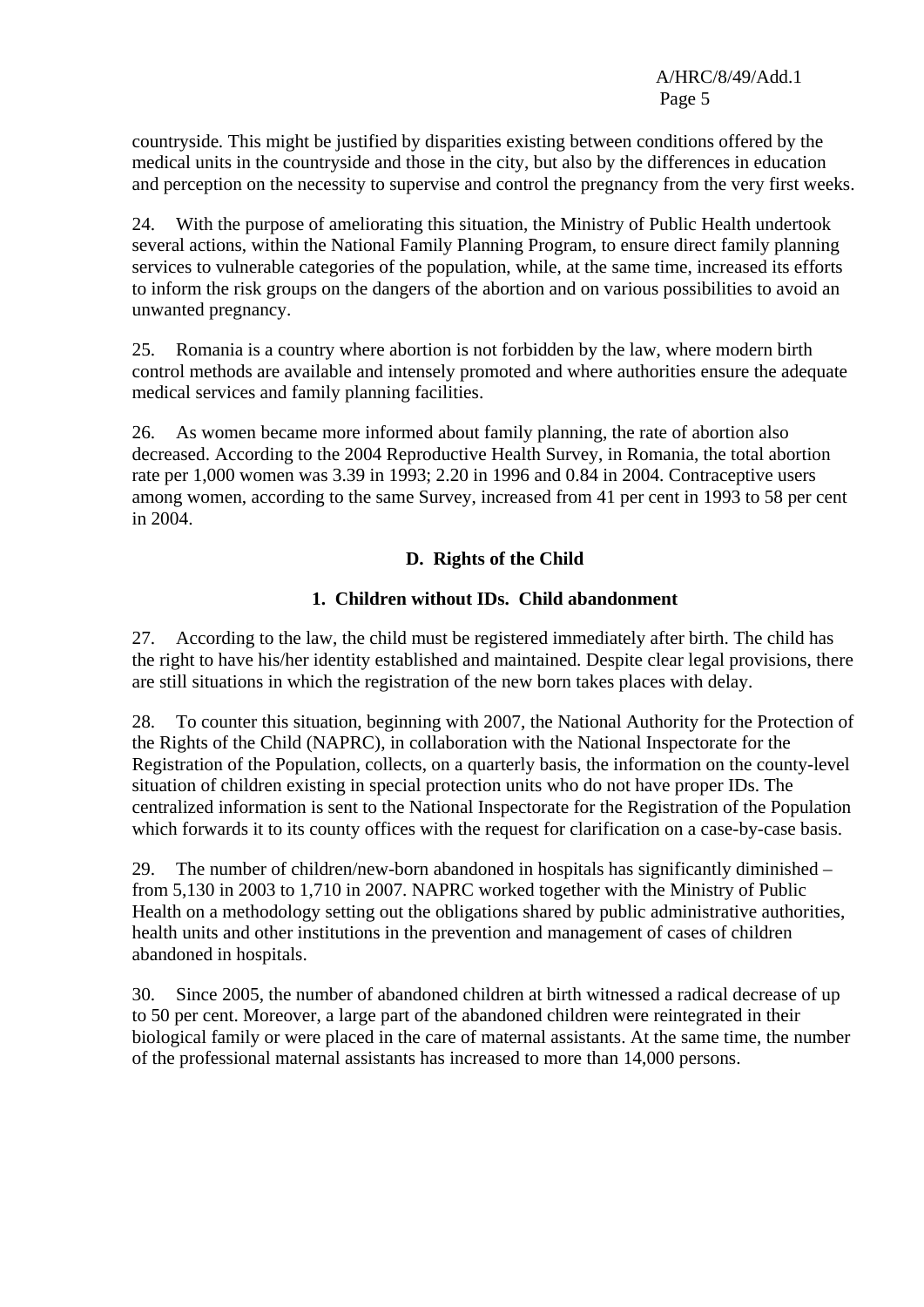# **2. Children with parents working abroad**

31. NAPRC took a series of actions with a view to better monitor the situation and to counterbalance the negative effects the lack of one or both parents has over the development of the child.

 32. NAPRC issued in 2006 a regulation regarding the activities needed to identity, assist and monitor these children. This regulation sets out several responsibilities for the relevant county structures for social assistance and child protection.

33. Thus, the Romanian citizens with dependent children who want to obtain a working contract abroad must notify the public services for social assistance and the mayor's office in their area of residence and they must designate the person entrusted with the responsibility to take care of the child. All these cases are reported to NAPRC.

34. Under the category of programs of national interest for 2008 (to be soon approved by the Government), NAPRC proposed a program – "Developing the network of community child and family social services" - meant to consolidate the capacity of public services for social assistance to work towards preventing the separation of the child from his/her parents. This program will be implemented during a two-year period of and has a total budget of approximately two million Euros.

35. Also, in the framework of a 10 million Euros loan agreement with the Council of Europe Development Bank, NAPRC will implement a program aimed at developing community services working to prevent the separation of the child from his/her parents.

# **3. Combating child labour**

36. In 2004, the Government approved the National Action Plan for the elimination of exploitation of children through labour. This Plan has among its objectives:

 (a) developing the institutional capacity – creation of Inter-sectorial County Teams with competencies to prevent and combat child labour (composed of representatives of all relevant authorities at county level). All counties have such teams which meet regularly;

 (b) developing national policies in this field, as well as programs with the purpose to prevent child labour and combat this phenomenon;

(c) raising awareness campaigns.

37. The Action Plan is implemented on the basis of an inter-institutional partnership - NAPRC, the Ministry of Education, Research and Youth, the Labour Inspection, the Ministry of Interior and Administrative Reform, the local public authorities and NGOs.

38. Between 2004 and 2007, several measures have been taken, such as:

 (a) awareness-raising campaigns targeting children, parents, employers (The Labour Inspection organized an awareness campaign in the framework of the International Program for the Elimination of Child's Labour) and information programs, including in Roma communities;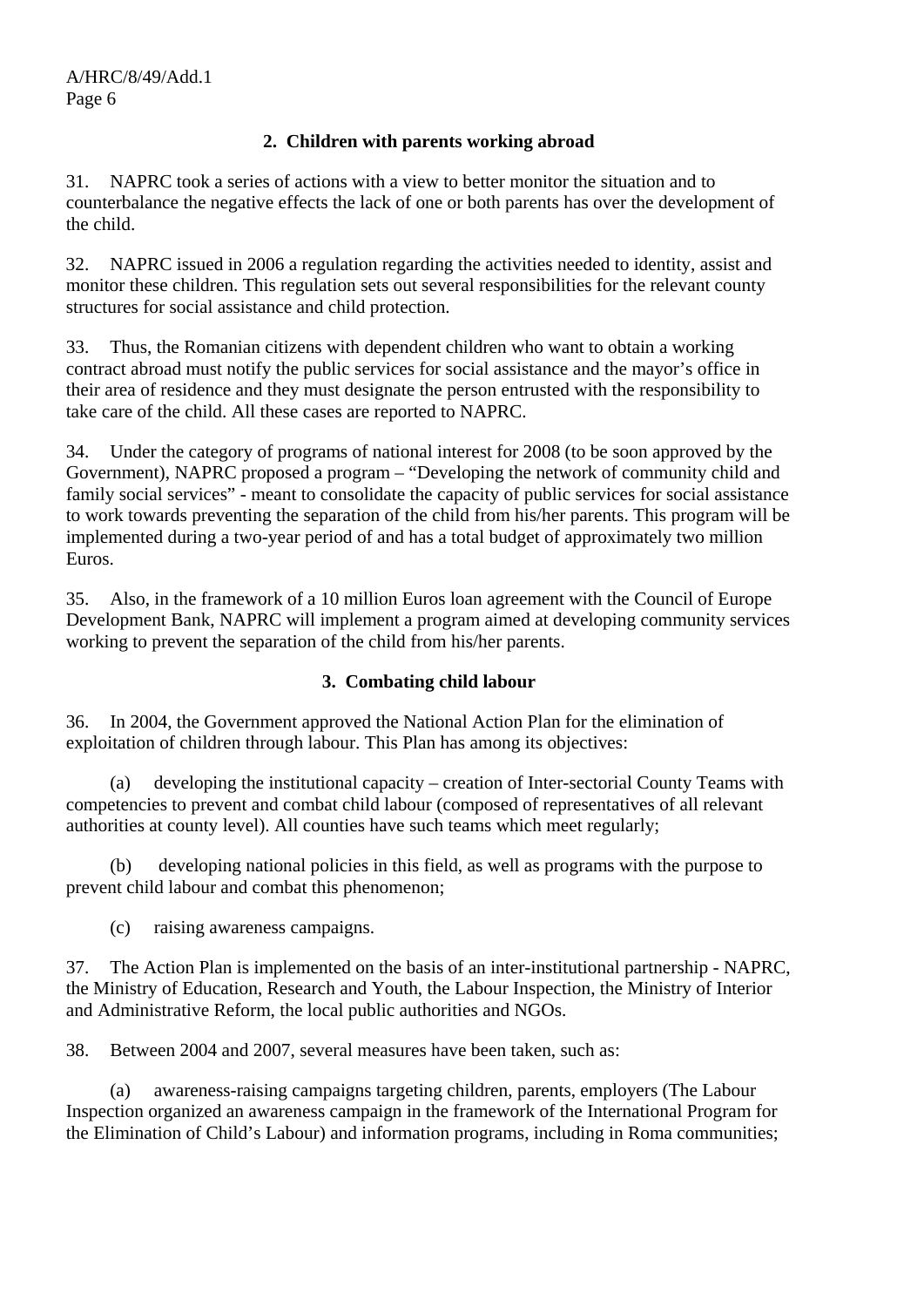(b) the Second Chance program initiated by the Ministry of Education (offering the chance to continue compulsory education)

 (c) creation of day-centres for Roma children which provide for educational support (e.g. support for homework writing, health education etc), social activities, a warm meal per day, social assistance and physiological counselling for exploited children

 (d) developing a monitoring mechanism of child labour (implemented with the support of the International Foundation for Child and Family)

 (e) consolidating the capacity of the Child Labour Specialized Unit within NAPRC (in charge with elaboration of reports, issuing recommendations, disseminating good practices). This Unit maintains regular contact with the Inter-sectorial County Teams and can organise monitoring visits of the latter's activity (two such visits have taken place).

# **4. Health situation of street children**

39. The child's access to medical and recovery services is guaranteed by the state, free of charge. The related costs are borne by the National Fund of social insurances for health and the state budget. These provisions are enforceable to all children without discrimination, including street children.

# **5. Police treatment of juveniles**

40. In March 2006, the Romanian Police initiated a programme dedicated to preventing and combating sexual abuse against children. Annually, each police unit has to elaborate its own programme on this topic, adapted to the situation in the area under its jurisdiction.

41. In 2007, the Police General Inspectorate elaborated the Manual of Good Practices with regard to cases of missing children or children victims of abuse, trafficking in persons or child pornography on the internet. One of Police's priorities in 2008 is preventing and combating juvenile delinquency and child victimization.

42. Protection of minors is part of the continuous training received by Police personnel. In the last 3 years, there were only 3 isolated cases of improper conduct by police officers in relation with minors. Disciplinary sanctions have been applied in two cases (dismissal from the police force and postponing promotion) and, in the third case, the prosecutor was seized to investigate the crime of abusive conduct.

# **E. Situation of the Roma minority**

43. A significant amount of information on the efforts of Romanian authorities to improve the situation of the Roma minority has already been submitted under the UPR process.

44. During the last 14 years, the prejudices and intolerance against the Roma have decreased considerably. For example, the 2007 Barometer of Roma Inclusion of the Open Society Institute shows that the negative attitudes regarding Roma as neighbours decreased from 76 per cent in 1998 to 37 per cent in 2003.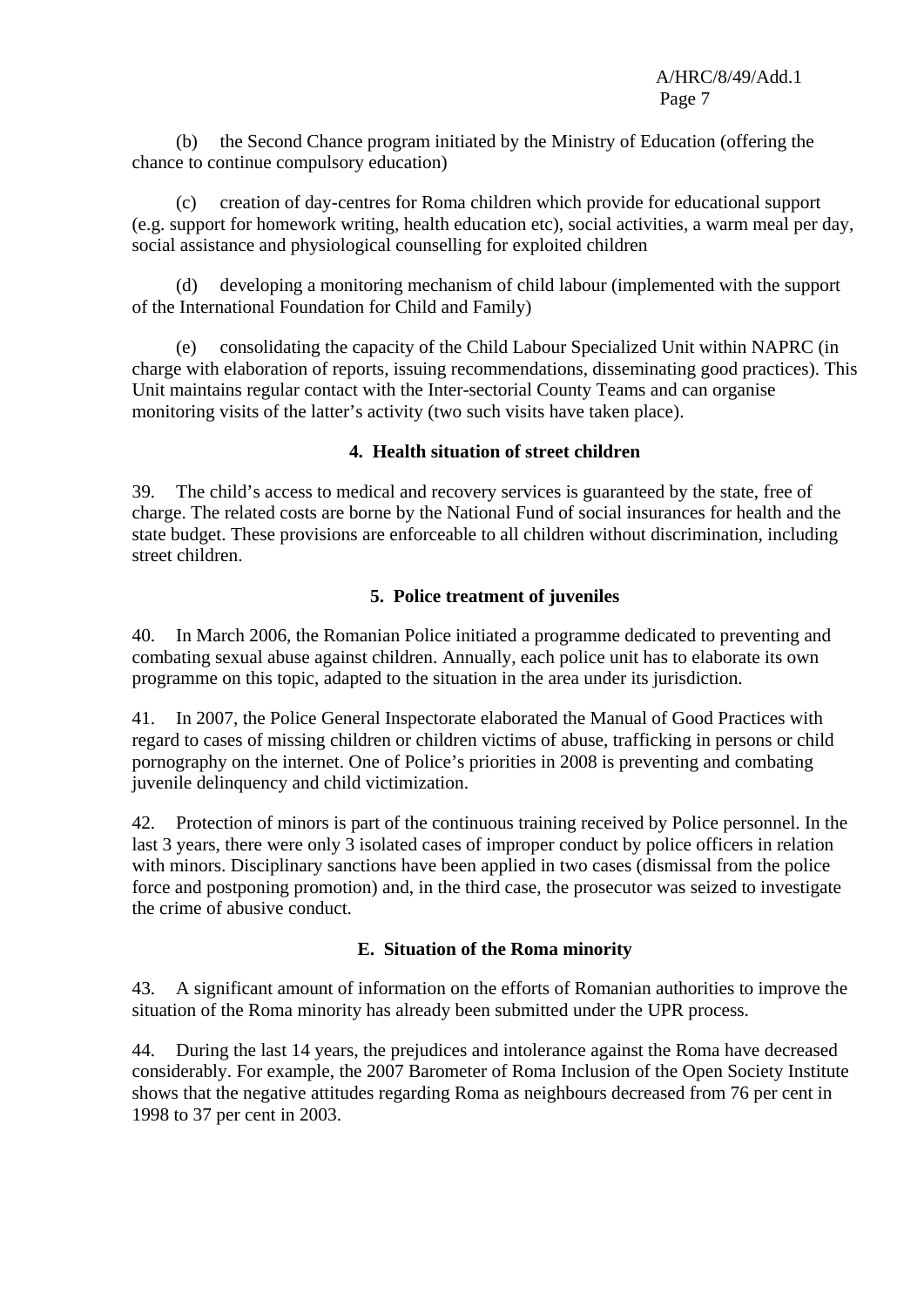45. In addition to cultural programmes mentioned in the national report - "Pro-ethno culture" and "Roma together for Europe," the Government, through the National Agency for Roma, developed and implemented several campaigns to counter Roma discrimination:

 (a) Campaign for Intercultural Dialog, in partnership with the Centre for Promotion of Roma Young People-2007;

 (b) Caravan for Information and Training in the Anti-Discrimination Field, implemented in partnership with the United Nations Development Programme and the National Council for Combating Discrimination;

 (c) SPER - Stop the Prejudices against the Roma Minority- Discrimination is Learned at Home, financed by PHARE Programme 2004-2006

## **F. Police detention facilities**

46. Only 55 police detention facilities are functioning today, out of the 67 existing in 2006 (those that did not correspond to standards were closed).

47. At present, there are approximately 1,000 persons daily in police detention facilities, the average degree of occupation being under 50 per cent. This is due to the fact that the number of persons detained/arrested has decreased (in 2006 a number of 9,544 persons were investigated while being detained or arrested; in 2007 6,426 persons and in 2008 1,769 persons), as well as to the fact that persons whose presence in police detention facilities is not justified are transferred to penitentiaries.

48. During the last two years, out of the 57 complaints regarding violations of procedural rights of persons under investigation, 15 were filed by persons held in police detention facilities (detained or arrested). As a result of investigations, six police officers received disciplinary sanctions and 5 complaints were submitted to the prosecutor's office.

49. Funds have been made in order to modernize police detention facilities. Medical care and psychological counselling are provided, at all time, by specialized medical personnel in all police stations. A control plan to prevent and combat violations of rights of persons detained/arrested has been elaborated.

50. Personnel from police detention facilities benefits from continuous training, including on observing human rights (217 police officers received such training between 2006 and 2008).

51. National or international NGOs have access to police detention facilities and can discuss directly with persons arrested or detained. During 2007-2008, there have been 32 requests to visit police detention facilities from NGO representatives, who had confidential discussions with 281 persons.

# **G. Romanian Institute for Human Rights**

52. In March 2007, the Romanian Institute for Human Rights (IRDO) was placed by the ICC in category C in accordance with the Paris Principles. Following this decision, IRDO undertook a series of measures meant to improve its activity. Thus, the Institute supports, through its